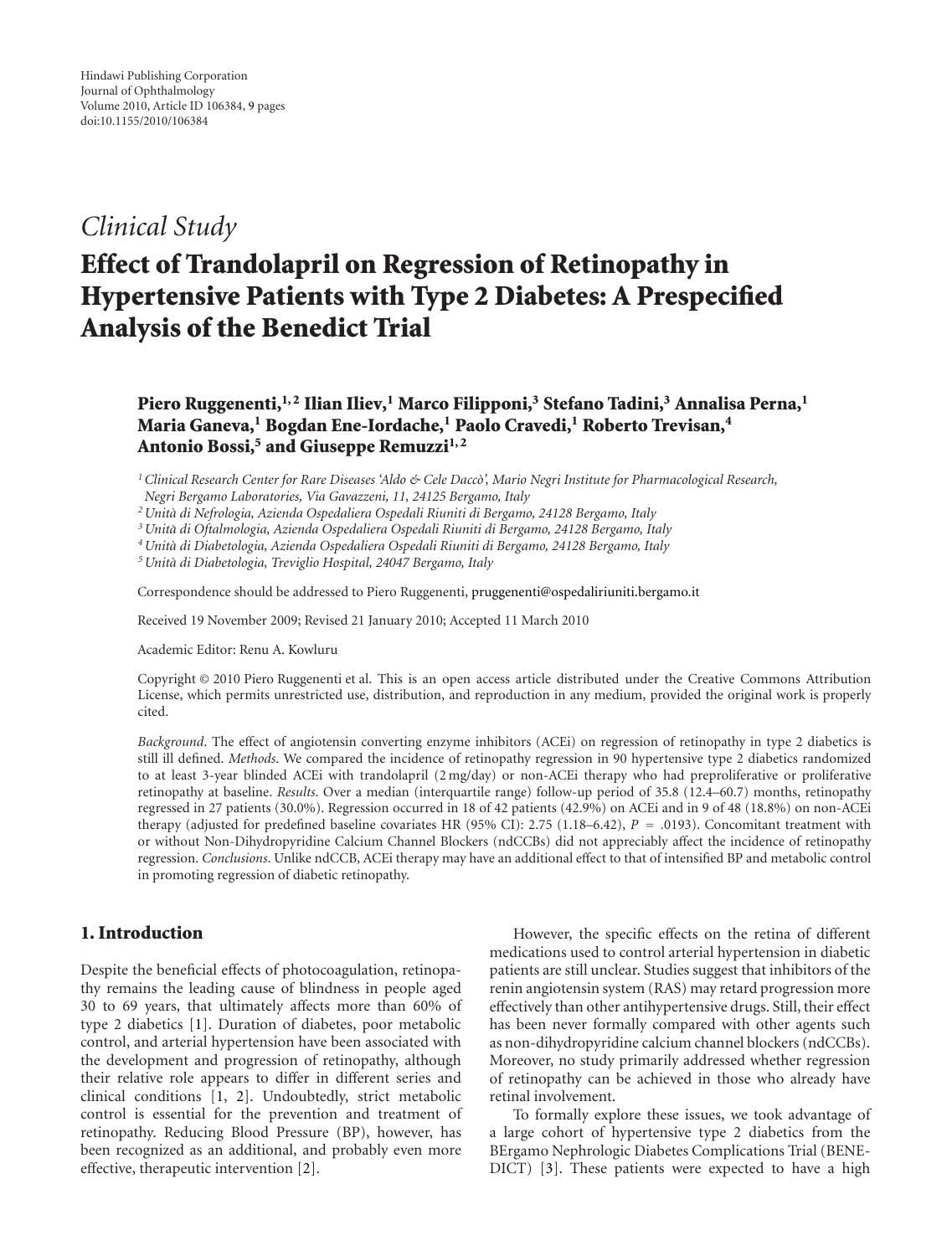prevalence of retinopathy at study entry because of the concomitance of two strong and possibly synergistic risk factors, arterial hypertension and type 2 diabetes. They were randomized to receive at least 3 years of treatment with the ACEi trandolapril, the nondihydropyridine CCB (ndCCB) verapamil, their combination (VeraTran), or placebo plus other antihypertensive drugs titrated to a systolic/diastolic BP goal of 120/80 mmHg or less. Data showed that patients on ACEi therapy (either as trandolapril alone or the combination VeraTran) compared to those on non-ACEi therapy (verapamil or placebo) had a significantly lower incidence of persistent microalbuminuria, which is an early marker of diabetic nephropathy and a major risk factor for cardiovascular disease in this population.

The primary aim of the present study was to evaluate whether, in type 2 diabetic patients, treatment with the ACEi trandolapril may promote regression of diabetic retinopathy more effectively than antihypertensive medications that do not directly interfere with angiotensin II production or activity, at comparable BP and metabolic control. Secondarily, we compared the effects of trandolapril and non-RAS inhibitor therapy on newly onset retinopathy in those patients without evidence of retinal involvement at study entry. The results of the analyses formed the basis of the present report.

#### **2. Methods**

*2.1. Patients and Study Design.* This study is a pre-specified analysis of data from the BENEDICT trial. Study design and patient characteristics have been described in detail elsewhere [3]. Briefly, BENEDICT was a prospective, randomized, double blind, parallel group study that evaluated the possibility of preventing the onset of persistent microalbuminuria in 1209 patients with type 2 diabetes (WHO criteria), arterial hypertension (systolic or diastolic BP more than 130 or 85 mmHg, or concomitant antihypertensive therapy), and normal Urinary Albumin Excretion (UAE) rate (UAE *<* 20 *μ*g/min in at least 2 of 3 consecutive overnight urine collections) randomly assigned to at least 3 years of treatment with one of the following study drugs: I, a ndCCB: verapamil SR, 240 mg/day; II, an ACEi: trandolapril 2 mg/day; III, the fixed-dose combination of verapamil SR, 180 mg/day plus trandolapril 2 mg/day: VeraTran; and IV, placebo. The target BP after randomization and throughout the whole study period was to be less than 120/80 mmHg for all the treatment groups. Other antihypertensive drugs (with the exception of RAS inhibitors and ndCCBs different from the study drugs) could be used to achieve and maintain target BP according to predefined guidelines.

The analysis was primarily aimed at evaluating the rate of regression of diabetic retinopathy in patients with retinal involvement at study entry considered as a whole and, then, according to their original randomization to RAS-inhibitor or non-RAS inhibitor therapy (Figure 1). Secondarily, the study compared the effect of RAS and non-RAS inhibitor therapy on newly onset retinopathy in those without evidence of retinal involvement at inclusion. Finally,

for explorative purposes only, patients were considered according to their randomization to one of the four original treatment arms.

The study protocol was in accordance with the declaration of Helsinki and was approved by the institutional review board at each Center and by the Safety Committee of the BENEDICT study. All patients gave written informed consent.

*2.2. Retinal Evaluation.* Retinal evaluations by ophthalmoscopy and photography (in a subgroup) were scheduled at baseline, every year thereafter, and at final visit in all patients included in the BENEDICT trial who had been randomized at the Clinical Research Center (CRC) "Aldo and Cele Dacco"` of The Mario Negri Institute and at the Unit of Diabetology of the Azienda Ospedaliera "Ospedali Riuniti di Bergamo". They were referred to the Unit of Ophthalmology of the Azienda Ospedaliera where they were evaluated independently by two ophthalmologists (I. I. AND M. F.) blinded to the clinical and laboratory data of the patients. The diagnoses were compared for consistency. Patients with an inconsistent diagnosis were evaluated by a third independent ophthalmologist (S.T.), and his diagnosis was recorded as final and considered for data analyses [5]. After mydriasis was induced, indirect binocular ophthalmoscopy was performed by a L-0185 slit-lamp biomicroscope (magnification 10x and 16x) and handheld lens (magnification 90x). Photographs of four standard 30◦ fields of each eye were taken through dilated pupils in stereo pairs (lateral to macula, macula, disc, and nasal) with Canon CF 60 UV fundus camera (Tokio, Japan) [4]. The pictures were printed on Kodak Ektachrome 100-colour slide film. Photographs were initially assessed for quality and adherence to the protocol. Inadequate photographs were discharged.

The eye with the most severe involvement was used for categorization of retinal involvement. Pre-proliferative retinopathy was defined by the presence of microaneurysms, hemorrhages, hard exudates, venous congestion, cotton wool spots, or intraretinal microvascular abnormalities. Proliferative retinopathy was diagnosed when new vessels, glial proliferation, preretinal hemorrhage, vitreous hemorrhage, scars of photocoagulation (known to have been directed at new vessels), and/or retinal detachment were found. Patients with none of these abnormalities were classified as not having retinopathy [5, 6]. Based on this simplified classification, regression of retinopathy was defined as a persistent (up to the final visit) change in the stage of retinal involvement from proliferative to pre-proliferative retinopathy, or from pre-proliferative retinopathy to no retinal involvement.

*2.3. BP and Other Outcome Variables.* Trough systolic and diastolic (Korotkoff phase I/V) BPs were measured in the morning before treatment administration by use of an appropriate cuff with a sphygmomanometer and with the patient in a sitting position after at least 5 minutes rest. Three measurements to the nearest 2 mmHg were obtained, two minutes apart at each time point, and the average of the three measurements was recorded for statistical analyses. Mean arterial pressure (MAP) was calculated as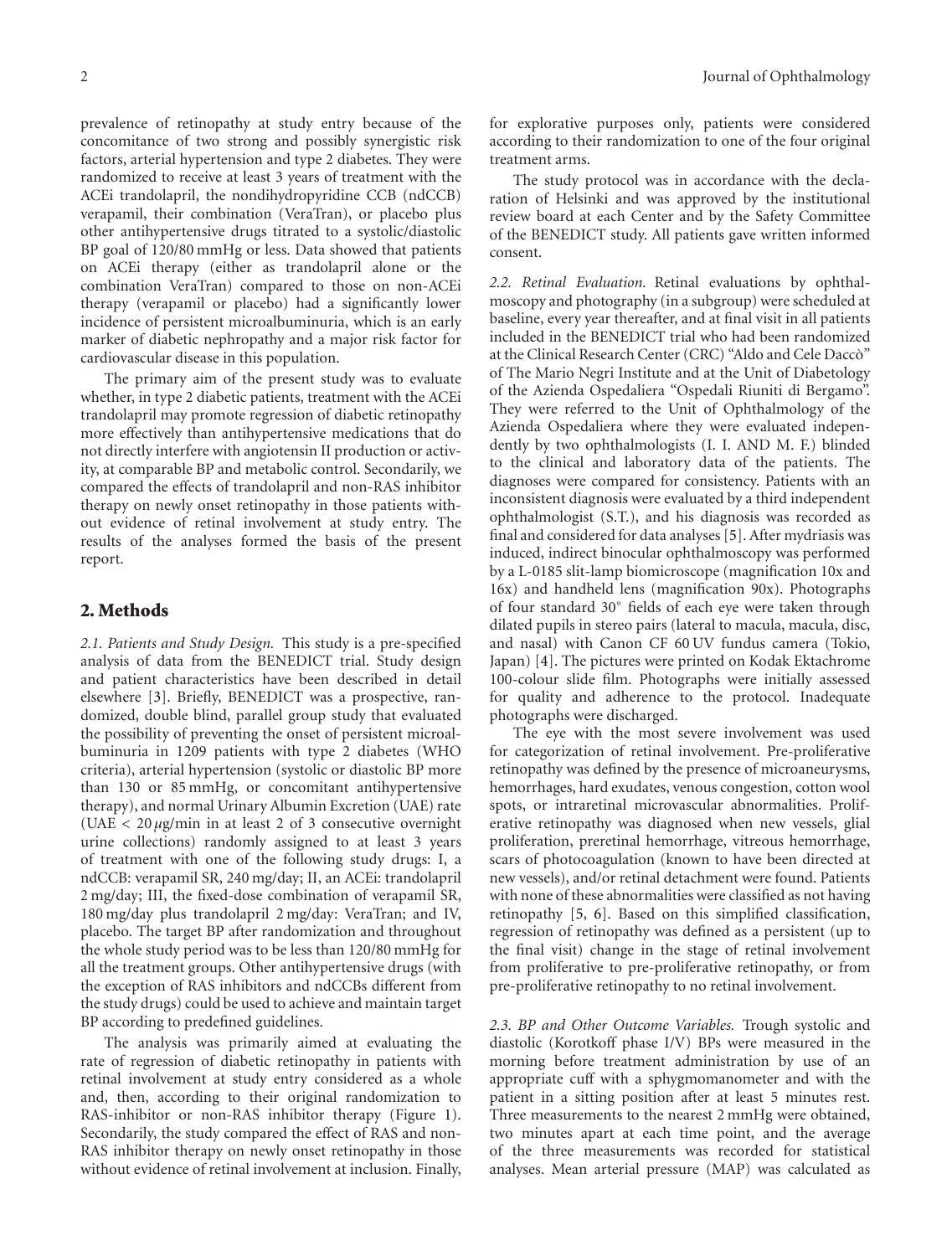diastolic BP plus one third of the pulse pressure. All the laboratory measurements were centralized at the Laboratory of the CRC. HbA1C was measured by ion exchange highperformance liquid chromatography and urinary albumin excretion rate by nephelometry.

Data were reported in dedicated case record forms and doubly entered in an ad hoc database that was eventually merged with the BENEDICT database. Before analyses, all data were monitored by the Monitoring Unit of the CRC.

*2.4. Sample Size.* Regression of retinopathy was the primary outcome variable of a substudy ancillary to BENEDICT phase A. At the time the present analyses were planned, no data were available on the regression of retinopathy in hypertensive patients with type 2 diabetes on intensified BP and metabolic control, as well as on a possible additional effect on disease regression of ACEi therapy. Thus, it was impossible to establish *a priori* the sample size required to provide the analyses with an adequate power to detect the hypothesized treatment effect on retinopathy. Actually, this was an explorative study performed in all consenting patients with available ophthalmologic evaluations.

*2.5. Statistical Analyses.* The analyses were performed by the Laboratory of Biostatistics of the CRC. Patients were eligible if they had a funduscopy evaluation at baseline. Main outcome variable was regression of retinal changes in patients with retinopathy at study entry. Secondary outcome variable was newly onset retinopathy in those with no retinal changes at study entry. In the primary outcome analyses, patients with retinopathy were considered as a whole regardless of the stage of retinal involvement. For outcome analyses, systolic and diastolic BP measurements were included separately in the model. Continuous variables were compared by unpaired *t*-test or Wilcoxon Rank Sum tests and categorical variables by  $\chi^2$  test or Fisher's Exact test. Regression of retinopathy was evaluated by means of Cox regression models in order to obtain the hazard ratio (HR) and its 95 percent confidence interval. Patients without funduscopy evaluation on follow up were conventionally classified as having one day of follow up and without the event of interest. Unless otherwise stated, statistical analyses were done according to the intention-to-treat principle and considered adjustments according to pre-defined baseline covariates (site, age, smoking status, diastolic BP, and logtransformed urinary albumin excretion). All the statistical analyses were performed using SAS version 9 (SAS Institute Inc, Cary, NC). A *P*-value of less than .05 was considered as statistically significant. No *P*-value adjustment was carried out for multiple comparisons. Data are expressed as mean ± standard deviation (SD) or median and interquartile (IQ) range or percentages.

#### **3. Results**

*3.1. Baseline Characteristics.* Of the 1209 patients randomized in the original BENEDICT cohort, 583 patients were referred to the two centers involved in the present study. Fivehundred-fifty patients had a baseline funduscopy evaluation

(Figure 1). Patients with funduscopy evaluation, compared to those without, had a lower body mass index, poorer metabolic control and higher BP at baseline (Table 1). Fourhundred-sixty patients (83.6%) had no evidence of retinal involvement. Of the remaining 90 patients with funduscopy data, 82 had a pre-proliferative and 8 had a proliferative form of retinopathy. All had BP and HbA1C data at baseline and on follow-up and were therefore available for this analysis. Compared to patients without evidence of retinal involvement, those with retinopathy (either pre-proliferative or proliferative) at inclusion reported a significantly longer duration of diabetes, were more hypertensive and had significantly higher HbA1C, blood glucose levels, and urinary albumin excretion (Table 1). Age, gender distribution, smoking habit, serum creatinine, and lipid profile were similar between groups. A similar proportion of patients with retinopathy were on ACEL or non-ACEi therapy, and a similar proportion of patients were on ndCCB or nonndCCB therapy (Table 1). Baseline characteristics of patients on ACEL or non-ACEi therapy, as well as of patients on ndCCB or non-ndCCB therapy were comparable, with the only exception of systolic BP that was lower in those on ndCCB compared to those on non-ndCCB therapy (Table 1). The proportion of patients on concomitant medications at baseline and on follow-up was also similar within each considered treatment group, with the only exception of the proportion of patients on fibrate therapy at baseline that was lower in the ndCCB than in the non-ndCCB treatment group (Table 2).

*3.2. Regression of Diabetic Retinopathy According to ACEi, or Non-ACEi Therapy.* Over a median (IQ range) followup period of 35.8 (12.4–60.7) months, retinal changes regressed in 27 of 90 patients (30.0%) who had retinopathy at study entry. Regression was observed in 18 of the 42 patients (42.9%) randomized to ACEi therapy and in 9 of the 48 patients (18.8%) randomized to non-ACEi therapy (Figure 2) (HR (95% CI): 2.62 (1.17–5.84), *P* = *.*0188, (unadjusted) and 2.75 (1.18–6.42), *P* = *.*0193 (adjusted for predefined baseline covariates)) (Figure 3(a)). Systolic and diastolic BP were similar in the two treatment groups at baseline (Table 1) and at different visits on follow-up. HbA1C was also similar between groups at baseline (Table 1) and on follow up. The regression rate of retinopathy was significantly different even after adjustment for baseline and follow-up systolic/diastolic BP and HbA1C and for systolic/diastolic BP and HbA1C changes versus baseline  $(P \le 0.05$  for all considered adjusted Hazard Ratios).

*3.3. Regression of Diabetic Retinopathy According to ndCCB or Non-ndCCB Therapy.* Regression of retinopathy was observed in 12 of the 50 patients (24.0%) randomized to ndCCB therapy and in 15 of the 40 patients (37.5%) randomized to non ndCCB therapy (HR (95% CI): 0.64 (0.30 to 1.37), *P* = *.*25 (unadjusted) and 0.56 (0.25 to 1.25),  $P = .16$  (adjusted for predefined baseline covariates)) (Figure 3(b)). Systolic BP was lower in the ndCCB than in the non-ndCCB group at baseline (Table 1), but the difference progressively weaned on subsequent follow up visits, while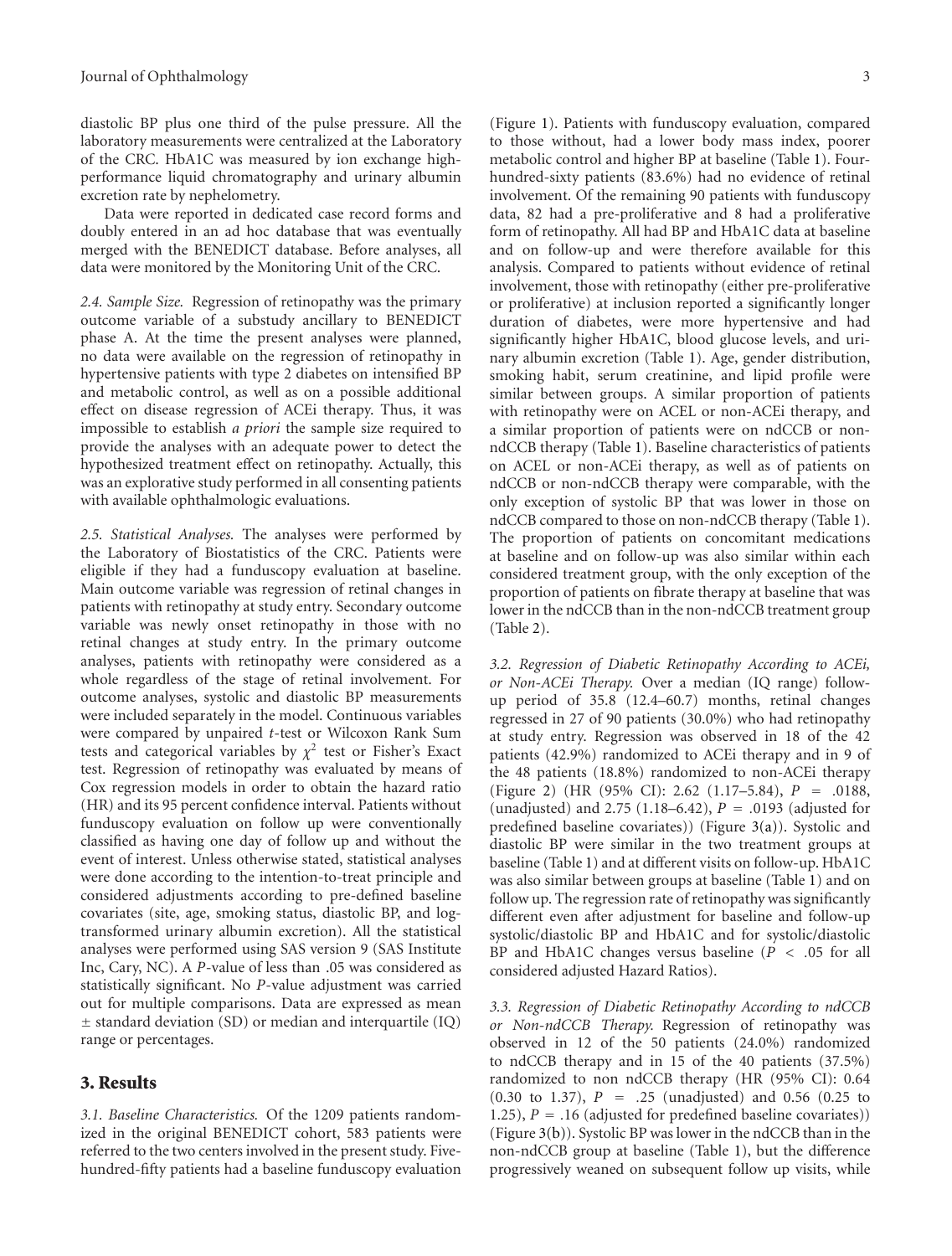

Figure 1: Study flow chart.



FIGURE 2: Fundus photographs showing pre-proliferative changes (a) at baseline in a patient who had a regression of eye lesions after three years of trandolapril therapy (b). This picture provides a comprehensive example of three typical lesions, microaneurysms (MA), hemorrages (E), and hard exudates (HE, that may regress in type 2 diabetic patients on ACE inhibitor therapy combined to intensified metabolic and blood pressure control, as in the BENEDICT trial.

diastolic BP was similar in the two treatment groups at baseline (Table 1) as well as at different visits on follow-up. HbA1C was similar between groups at baseline (Table 1) and at different visits on follow up.

*3.4. Regression of Diabetic Retinopathy According to the Original Treatment Arm.* Regression of retinopathy was observed in 10 (52.6%), 8 (34.8%), 2 (7.4%), and 5 (23.8%) of the 19, 23, 27, and 21 patients randomized to trandolapril, VeraTran, verapamil, or placebo, respectively. The HR (95% CI) for trandolapril, VeraTran, or verapamil versus placebo was, respectively: 2.47 (0.84–7.23), *P* = *.*10; 1.72 (0.55–5.32), *P* = *.*35; 0.61 (0.16–2.27), *P* = *.*46 (unadjusted) and: 2.61 (0.84– 8.13), *P* = *.*10; 1.89 (0.53–6.71), *P* = *.*33; and 0.91 (0.19– 4.33), *P* = *.*90 (adjusted for predefined baseline covariates.) Systolic and diastolic BP and HbA1C were not significantly different between treatment groups both at baseline (Table 1) and on follow-up (data not shown).

*3.5. Newly Onset Diabetic Retinopathy.* Retinal changes developed in 61 of 460 patients (13.3%) who had no evidence of diabetic retinopathy at study entry. Newly onset retinopathy was observed in 33 of the 229 patients (14.4%) randomized to RAS inhibitor therapy and in 28 of the 231 patients (12.1%) randomized to non-RAS inhibitor therapy (unadjusted: HR (95% CI) 0.968 (0.582–1.610), *P* = *.*90; adjusted for predefined baseline covariates: HR (95% CI) 0.984 (0.588–1.646), *P* = *.*95). No significant difference between groups was detected even after adjustment for predefined baseline and follow up covariates, including baseline and follow up BP and HbA1 C (data not shown). No difference in new onset retinopathy was observed between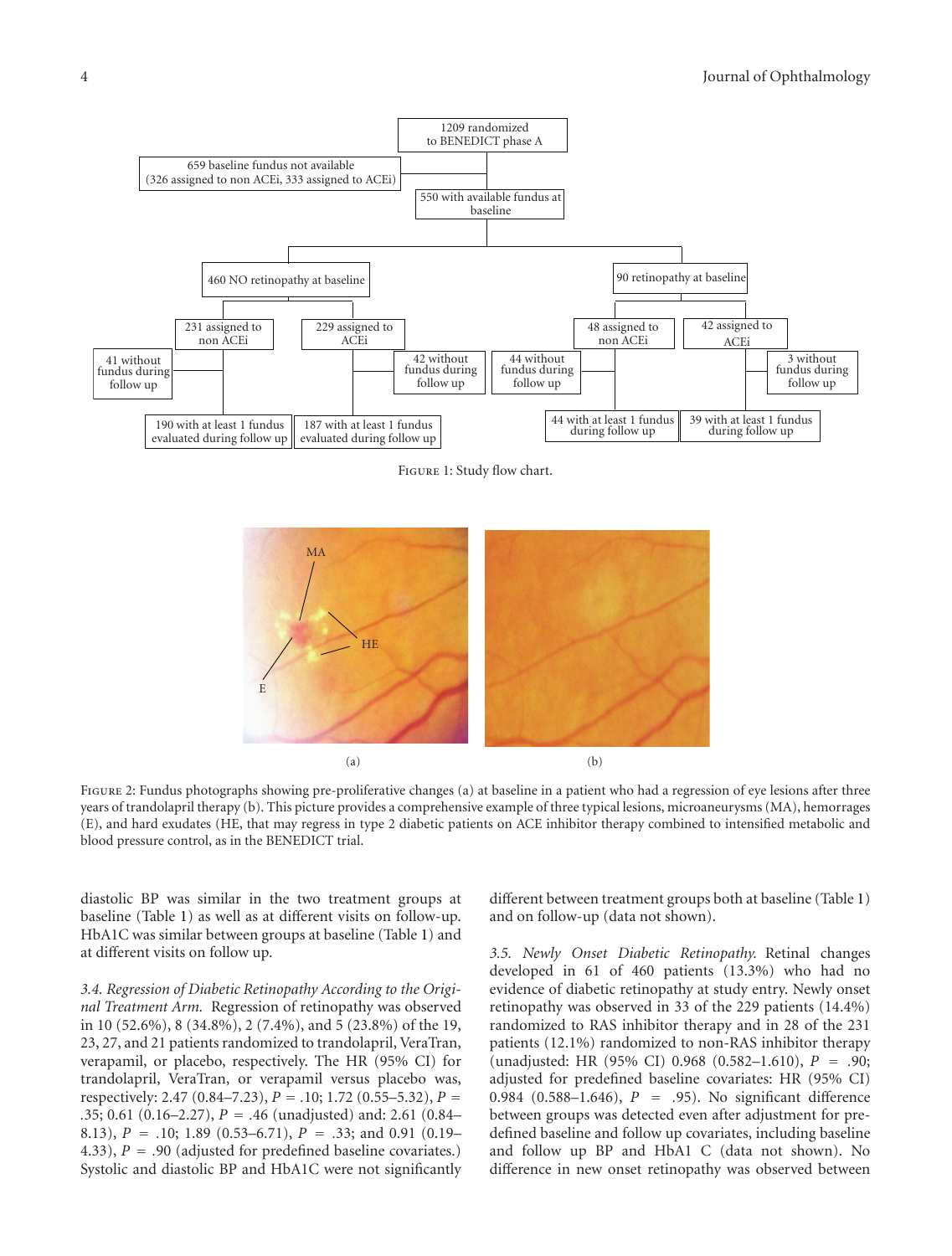| study entry YES/NO, and to randomization to ACE inhibitor therapy YES/NO and ndCCB therapy YES/NO. |                  |                       |                  |                                    |                  |                  |                  |                  |
|----------------------------------------------------------------------------------------------------|------------------|-----------------------|------------------|------------------------------------|------------------|------------------|------------------|------------------|
|                                                                                                    | Funduscopy Yes   | Funduscopy No         | Retinopathy Yes  | Retinopathy No                     |                  | With Retinopathy |                  |                  |
|                                                                                                    |                  |                       |                  |                                    | ACEi Yes         | ACEi No          | ndCCB Yes        | ndCCB No         |
| Number of patients                                                                                 | 550              | 659                   | 90               | 460                                | 42               | 48               | 50               | 40               |
| Demography                                                                                         |                  |                       |                  |                                    |                  |                  |                  |                  |
| Age $(\gamma \mathrm{rs})$                                                                         | $62.0 = 7.8$     | $62.6 \pm 8.2$        | $61.3 \pm 7.9$   | $62.1 \pm 7.8$                     | $61.5 \pm 7.7$   | $61.1 + 8.1$     | $60.8 + 8.4$     | $62.0 \pm 7.1$   |
| Males $\left( n\right)$                                                                            | 294 (53.5)       | 345 (52.3)            | 48 (53.3)        | 246 (53.5)                         | 24 (57.1)        | 24 (50.0)        | 30(60.0)         | 18 (45.0)        |
| Clinics                                                                                            |                  |                       |                  |                                    |                  |                  |                  |                  |
| BMI ( $\text{kg/m}^2$ )                                                                            | $28.7 \pm 4.5$   | $29.4 \pm 4.9*$       | $28.3 \pm 4.0$   | $28.8 \pm 4.6$                     | $28.0 \pm 3.3$   | $28.6 \pm 4.5$   | $28.4 \pm 4.0$   | $28.1 \pm 4.0$   |
| Diabetes duration (yrs)                                                                            | $7.9 \pm 6.6$    | $7.4 \pm 6.5$         | $10.5 \pm 7.2$   | 7.4 $\pm$ 6.3 $^{\circ\circ\circ}$ | $11.2 \pm 7.5$   | $9.9 \pm 7.1$    | $10.9 \pm 7.0$   | $10.1 \pm 7.6$   |
| Smokers                                                                                            |                  |                       |                  |                                    |                  |                  |                  |                  |
| Never                                                                                              | 323 (58.7)       | 377 (57.2)            | 58 (64.4)        | 265 (57.6)                         | 24 (57.1)        | 34 (70.8)        | 31(62.0)         | 27(67.5)         |
| Former                                                                                             | 169 (30.7)       | 194 (29.4)            | 24 (26.7)        | 145 (31.5)                         | 14(33.3)         | 10(20.8)         | 15(30.0)         | 9(22.5)          |
| Current                                                                                            | 58 (10.5)        | (13.3)<br>88          | 8(8.9)           | 50(10.9)                           | 4(9.5)           | 4(8.3)           | 4(8.0)           | 4(10.0)          |
| Laboratory                                                                                         |                  |                       |                  |                                    |                  |                  |                  |                  |
| HbA1c(%)                                                                                           | $5.9 \pm 1.5$    | $+1.3**$<br>5.7       | $6.5 \pm 1.5$    | $5.8 \pm 1.4^{\circ}$              | $6.6 \pm 1.4$    | $6.5 \pm 1.7$    | $6.6 \pm 1.7$    | $6.4 \pm 1.2$    |
| Systolic BP (mm Hg)                                                                                | $151.6 \pm 14.3$ | $149.3 \pm 12.9^*$    | $158.4 \pm 16.5$ | $150.3 \pm 13.5^{\circ}$           | $161.2 \pm 15.3$ | $155.9 \pm 17.2$ | $154.3 \pm 15.2$ | $189.0 \pm 55.6$ |
| Diastolic BP (mm Hg)                                                                               | $88.8 \pm 8.3$   | $+ 6.9***$<br>86.4    | $90.7 \pm 8.2$   | $88.4 \pm 8.3^{\circ}$             | $92.4 \pm 7.9$   | $89.1 \pm 8.3$   | 89.9 ± 8.5       | $91.6 \pm 7.9$   |
| Albuminuria ( $\mu$ g/min)                                                                         | $6.8 \pm 4.5$    | $7.0 \pm 4.6$         | $8.1 \pm 5.1$    | $6.6 \pm 4.4^{\circ}$              | $8.0 + 5.0$      | $8.2 + 5.2$      | $8.3 + 5.4$      | $7.8 \pm 4.6$    |
| Ser. creatinine (mg/dL)                                                                            | $0.9 \pm 0.2$    | $0.9 \pm 0.2$         | $0.9 \pm 0.2$    | $0.9 \pm 0.2$                      | $0.9 \pm 0.2$    | $0.9 \pm 0.1$    | $0.9 \pm 0.1$    | $0.9 \pm 0.2$    |
| Triglycerides (mg/dL)                                                                              | $143.5 + 73.2$   | $.7 \pm 83.4$<br>151. | $146.3 \pm 75.0$ | $142.9 \pm 72.9$                   | $146.7 \pm 64.9$ | $145.9 \pm 83.6$ | $139.7 \pm 80.1$ | $154.4 \pm 68.2$ |

5

Journal of Ophthalmology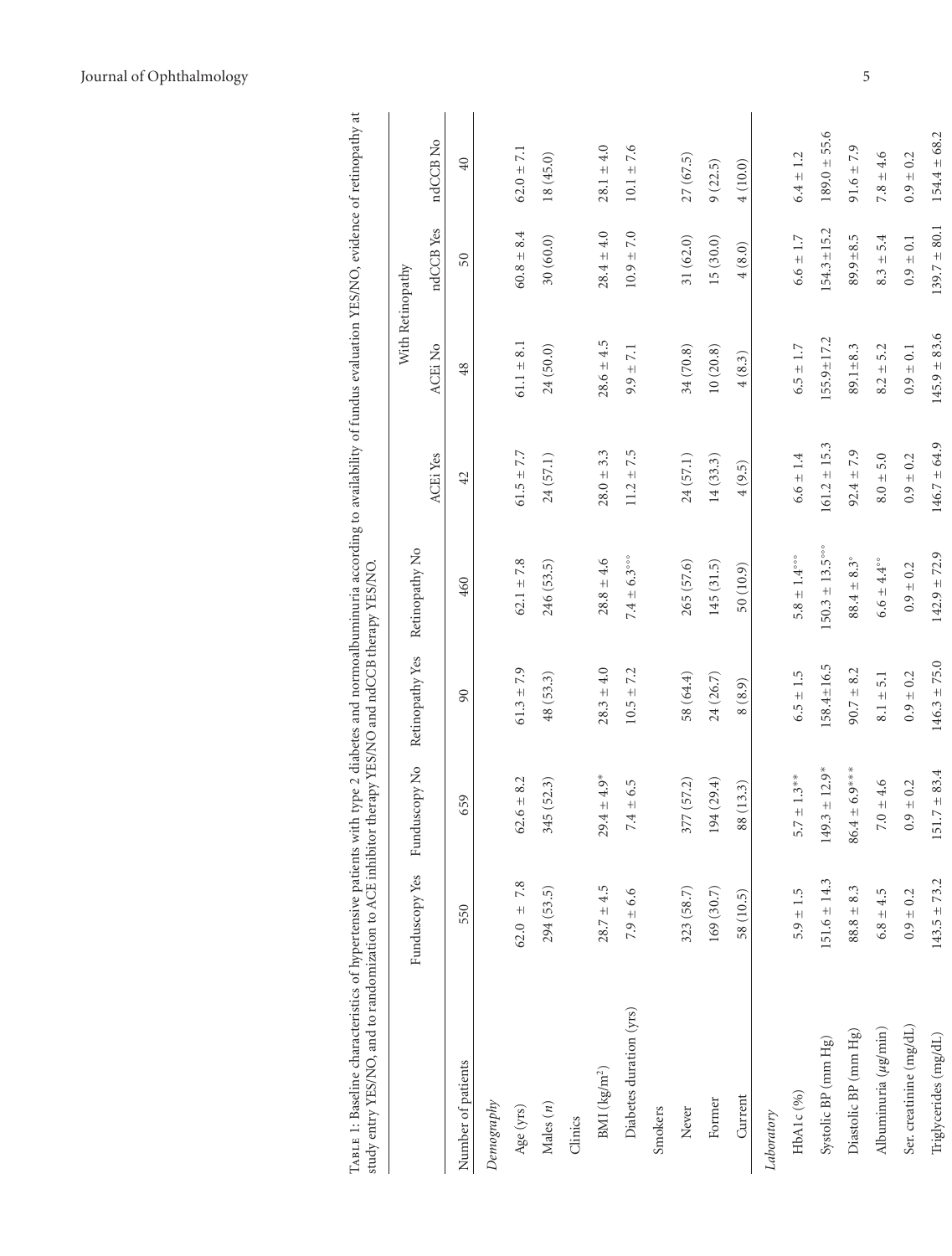| TABLE 2: Concomitant medications in patients with type 2 diabetes and microalbuminuria at baseline and during follow-up according to treatment with ACE inhibitors YES or NO or with<br>ndCCB YES or NO. |          |           |                  |            |                    |                  |           |           |
|----------------------------------------------------------------------------------------------------------------------------------------------------------------------------------------------------------|----------|-----------|------------------|------------|--------------------|------------------|-----------|-----------|
|                                                                                                                                                                                                          |          |           | Baseline         |            |                    | Follow-up        |           |           |
|                                                                                                                                                                                                          | ACEi Yes | ACEi No   | ndCCB Yes        | ndCCB No   | ACEi Yes           | ACEi No          | ndCCB Yes | ndCCB No  |
| Number of patients                                                                                                                                                                                       | 42       | 48        | 50               | 40         | 39                 | 44               | 47        | 36        |
| Concomitant medication                                                                                                                                                                                   |          |           | number (percent) |            |                    | number (percent) |           |           |
| Glucose-lowering regimen                                                                                                                                                                                 |          |           |                  |            |                    |                  |           |           |
| Diet alone                                                                                                                                                                                               | 5(11.9)  | 12(25.0)  | 12(24.0)         | 5(12.5)    | 4(10.3)            | 8(18.2)          | 8(17.0)   | 4(11.1)   |
| Oral hypoglycemic agent<br>alone                                                                                                                                                                         | 29(69.0) | 21(43.8)  | 26 (52.0)        | 24 (60.0)  | 24(61.5)           | 21(47.7)         | 26(55.3)  | 19(52.8)  |
| hypoglycemic agent<br>Insulin and oral                                                                                                                                                                   | 5(11.9)  | 12(25.0)  | 10(20.0)         | 7(17.5)    | 11(28.2)           | 16(36.4)         | 13(27.7)  | 14(38.9)  |
| Insulin alone                                                                                                                                                                                            | 3(7.1)   | 3(6.3)    | 2(4.0)           | 4(10.0)    | 3(7.7)             | 3(6.8)           | 3(6.4)    | 3(8.3)    |
| Antihypertensive agents                                                                                                                                                                                  |          |           |                  |            |                    |                  |           |           |
| Any                                                                                                                                                                                                      | 22(52.4) | 26 (54.2) | 23(46.0)         | 25(62.5)   | 32(82.1)           | 38 (86.4)        | 37 (78.7) | 33 (91.7) |
| Diuretic                                                                                                                                                                                                 | 5(11.9)  | 11(22.9)  | 9(18.0)          | 7(17.5)    | 10(25.6)           | 14(31.8)         | 16(34.0)  | 8(22.2)   |
| Beta-blocker                                                                                                                                                                                             | 6(14.3)  | 2(4.2)    | 3(6.0)           | 5(12.5)    | 4(10.3)            | 3(6.8)           | 4(8.5)    | 3(8.3)    |
| blocker (dihydropyridine)<br>Calcium-channel                                                                                                                                                             | 11(26.2) | 15(31.3)  | 12(24.0)         | 14(35.0)   | 14(35.9)           | 16(36.4)         | 14 (29.8) | 16(44.4)  |
| Sympatholytic agent                                                                                                                                                                                      | 7(16.7)  | 8(16.7)   | 9(18.0)          | 6(15.0)    | 28(71.8)           | 32(72.7)         | 29 (61.7) | 31 (86.1) |
| Lipid-lowering agents                                                                                                                                                                                    |          |           |                  |            |                    |                  |           |           |
| Any                                                                                                                                                                                                      | 3(7.1)   | 3(6.3)    | 1(2.0)           | 5(12.5)    | 6(15.4)            | 9(20.5)          | 6(12.8)   | 9(25.0)   |
| Statin alone                                                                                                                                                                                             | $\circ$  | 1(2.1)    | $\circ$          | 1(2.5)     | 2(5.1)             | 7(15.9)          | 4(8.5)    | 5(13.9)   |
| Fibrate alone                                                                                                                                                                                            | 3(7.1)   | 1(2.1)    | $\circ$          | $4(10.0)*$ | 2(5.1)             | $\circ$          | 1(2.1)    | 1(2.8)    |
|                                                                                                                                                                                                          |          |           |                  |            | $\gamma$ $(5 - 1)$ | (2)              |           | 2(0.2)    |

6 Journal of Ophthalmology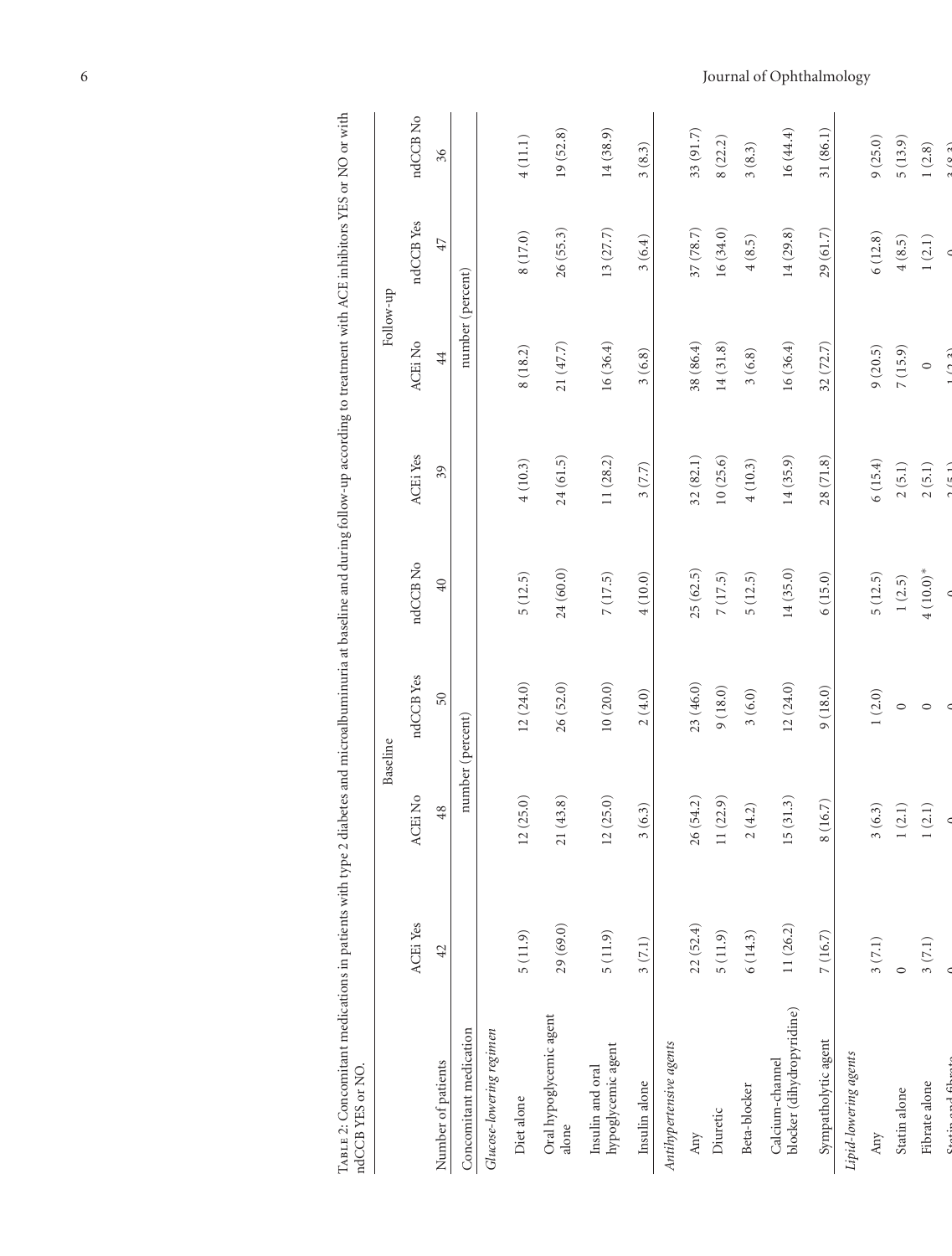

<sup>∗</sup>Adjusted for predefined baseline characteristics

(b)

Figure 3: Cumulative incidence of patients with retinal involvement at baseline who achieved regression of diabetic retinopathy according to randomization to ACEi therapy YES or NO (a) or to ndCCB therapy YES or NO (b).

patients on ndCCB and non-ndCCB therapy (data not shown).

#### **4. Discussion**

Our study shows that regression of diabetic retinopathy is possible in a substantial proportion of hypertensive patients with type 2 diabetes and tight BP and metabolic control. Importantly, we found that therapy with antihypertensive drugs that directly interfere with the RAS, such as the ACEi trandolapril, is more effective in inducing regression than non-RAS inhibiting therapy, while treatment regimens including or not including the ndCCB verapamil have similar effects. Secondarily, data showed that the protective effect of trandolapril against diabetic retinopathy is not appreciably enhanced by combined therapy with verapamil, and the effect of verapamil is not different from that of placebo. On the other hand, trandolapril as well as verapamil had no specific protective effect against the development of retinopathy in patients with no evidence of retinal involvement at study entry.

These findings are in line with the recent DIRECT-Protect 2 trial showing that the angiotensin receptor blocker (ARB) candesartan increases regression of retinopathy by 34% over placebo in type 2 diabetic patients with mild to moderately severe retinal lesions but has no appreciable effect on progression of retinopathy in those patients without retinal involvement at inclusion [7].

Hypertension may increase the shear stress on the vascular wall, leading to hyperplasia of the vascular endothelium and to hypertrophia of its cytoskeleton [8]. This process may be magnified in the diabetic retina, since defective autoregulation may favor the transmission of high systemic BP down to the microcirculation, causing capillary hypertension and structural damage to the endothelium [9]. Thus, lowering BP might decrease the barotrauma to the vascular wall and therefore prevent or regress the microvascular changes of the diabetic retina.

Throughout the observation period the regression rate of diabetic retinopathy was more than double in patients on trandolapril than in controls. This finding was not explained by blood pressure control that was similar across different treatment groups and was consistent with a specific beneficial effect of trandolapril on the retina.

Activation of the RAS has been involved in defective autoregulation of the retinal microvasculature, and inhibition of the RAS may therefore explain the improved perfusion observed during ACE inhibition therapy. Moreover, the hemodynamic effects of RAS inhibition have been suggested to contribute to the partial regression of retinal changes observed during ACEi therapy in hypertensive rats with streptozotocin induced diabetes [10].

ACE inhibitors, however, may also interfere with a series of nonhemodynamic effects mediated by the RAS. The RAS is involved in growth factor expression, in particular of vascular endothelial growth factor (VEGF) and tumor growth factor (TGF)-beta. Increased VEGF expression in the diabetic rat is normalized by ACE inhibition, which eventually translates into an amelioration of retinal injury. In the presence of high glucose, angiotensin II stimulates TGF-beta secretion, which increases matrix accumulation by activating the synthesis of collagen I and fibronectin and by decreasing matrix degradation [11]. Consistently, blockade of angiotensin II synthesis by ACEi decreases the expression of TGF-beta, reduces the accumulation of matrix protein synthesis, and accelerates its degradation.

Finally, ACEi may interfere with RAS-independent metabolic pathways. By inhibiting bradykinin degradation, they may increase the bioavailability of nitric oxide and prostacyclin which, through an increased bioavailability and activity of  $Na^+$ ,  $K^+$ -ATPase in the vasculature of the diabetic retina, might contribute to the functional improvement detected by electroretinography [12] during ACEi therapy.

Finding that trandolapril was not protective against the development of retinopathy confirms and extends data from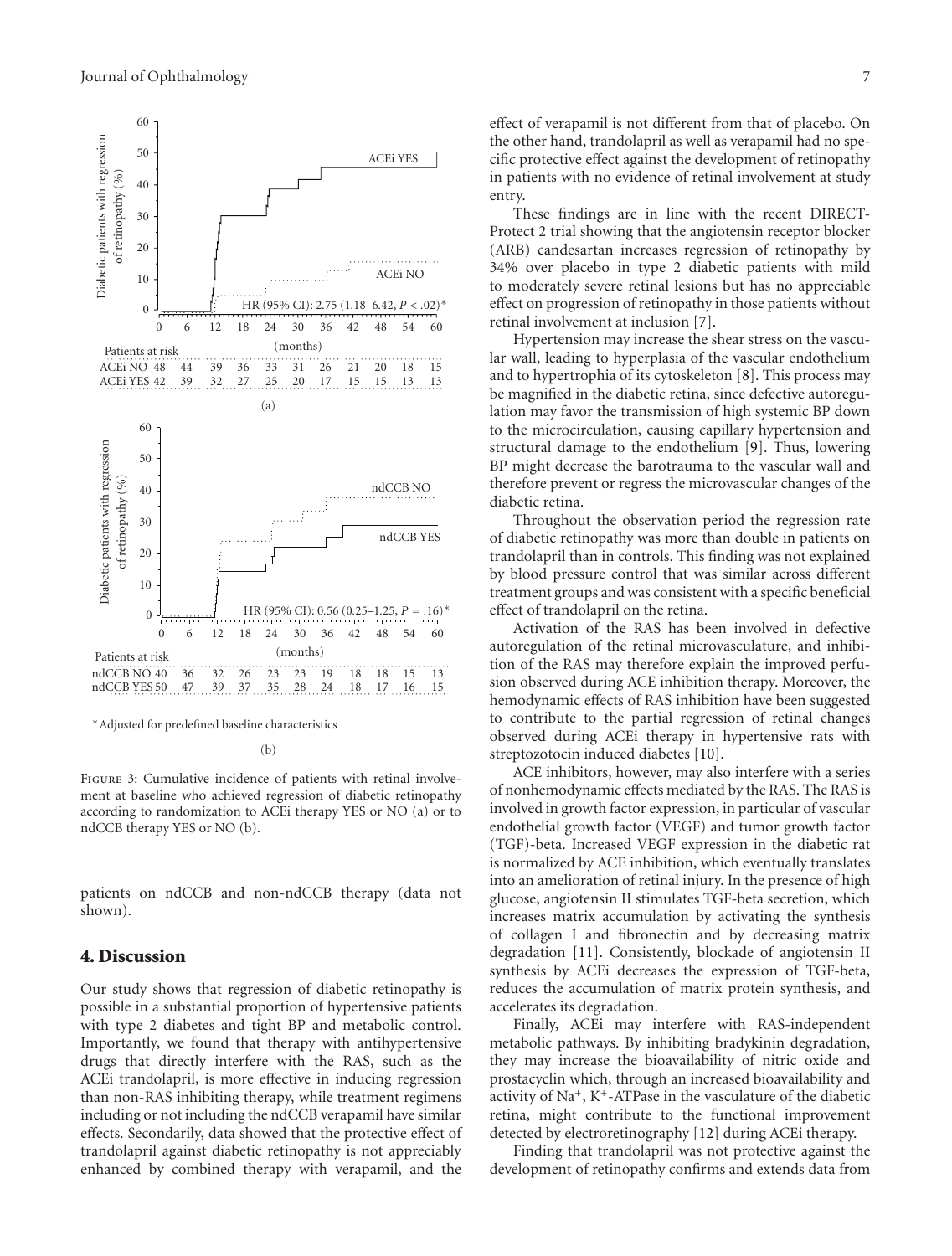DIRECT-Protect 2 trial that the angiotensin II receptor blocker candesartan had no appreciable effect on progression of retinopathy in type 2 diabetic patients without retinal involvement at inclusion [7]. A possible explanation is that all patients were on intensified BP and metabolic control, which substantially decreased the overall incidence of events, reducing the statistical power of comparative analyses between treatment groups. Indeed, while optimized BP and metabolic control increased the number of regressions in those with retinal involvement at baseline, which increased the power of comparative analyses between treatment groups, in those without retinal disease optimized treatment decreased the incidence of newly onset retinopathy, which decreased the statistical power of between-group comparisons. An alternative or complementary explanation would be that mechanisms sustaining progression of retinopathy may differ from those at the basis of disease regression, which might translate into different response to ACEi therapy of patients with or without retinal changes to start with.

On the other hand, present data on the retina, combined with the results of the BENEDICT Phase 1 study showing that, in patients with type 2 diabetes and normal urinary albumin excretion, verapamil therapy failed to prevent microalbuminuria [3], confirm that this drug has no specific protective effects against microvascular disease of type 2 diabetes.

*4.1. Limitations.* We graded the severity of retinal involvement by a simplified score that has been validated in previous studies by our [5] and other [6, 13–15] groups and has been recently used in other large-scale, prospective, and randomized clinical trials [16]. Compared to a more complex score implemented to grade retinal involvement in people with diabetes [17], this approach discriminates only two stages (pre-proliferative and proliferative) of retinopathy. Thus changes in one or more grades within the same preproliferative or proliferative stage could not be captured by this approach. This reduced the sensitivity and precision of the assessment and, secondarily, the power of the analyses but did not introduce a systematic bias since the same limitation was applied to the same extent to each considered patient group. On the other hand, compared to more complex approaches, the criteria we used to grade retinal involvement in our present study more closely reflect the criteria normally used in every-day clinical practice, which enhances the generalizability of our present findings to the average population of patients with type 2 diabetes.

Regression of retinopathy was the main outcome variable of a substudy ancillary to BENEDICT phase A. Thus, the substudy was not powered *a priori* on the basis of an expected treatment effect on the regression of retinal involvement but rather aimed at including all BENEDICT patients with available funduscopy evaluation at baseline. However, a posteriori evaluations showed that, due to the strong treatment effect of trandolapril, the probability of a false positive finding was less than two percent.

Finally, analysis was restricted to patients referred to two of the nine Centers involved in the BENEDICT trial. This was because of the logistic possibility for these Centers to

refer randomized patients to the Unit of Ophthalmology where funduscopy evaluations were performed (these three Institutions were in the same urban area). However, since randomization to different treatment arms was balanced within each Center, this did not introduce any appreciable bias. This is consistent with the evidence that patient distribution was balanced, and baseline characteristics were similar among different treatment groups.

#### **5. Conclusions**

The present study, along with the recently published DIRECT-Protect 2 trial, provided the evidence that diabetic retinopathy can regress. This may have important clinical implications since regression of retinal damage may limit the risk of visual loss in the long term. Moreover, microvascular complications of diabetes, such as nephropathy and retinopathy, may reflect coronary ischemic disease and predict cardiovascular morbidity and mortality [18]. Conceivably, as already reported for regression of renal disease, regression of retinopathy might also predict reduced cardiovascular risk in the long-term.

Our present data showed that RAS inhibition with the ACEi trandolapril, unlike calcium channel blockade by verapamil, had a beneficial effect that exceeded the benefit expected from the reduction in arterial BP and blood glucose observed during the study. Importantly, the ACEi trandolapril, compared to the ARB candesartan tested in the DIRECT-Protect 2 trial, has the advantage of remarkably lower treatment costs (US\$ 1.10 versus 2.60, \$ 0.24 versus 0.58, or Euro 0.49 versus 0.94 for one day therapy with trandolapril 2 mg or candesartan 32 mg, resp.). Costs can be further reduced by using the generic compound that is currently available in most countries. Improving costeffectiveness of intervention programs at population level would have major implications, as diabetic retinopathy is a leading cause of visual impairment worldwide [1], and its incidence is expected to further increase along with the forecasted epidemic of diabetes, in particular in developing countries [19].

Considering the tremendous burden of diabetes and of its chronic complications, these findings may have important clinical and social implications for patients, physicians, and other health care providers.

#### **Acknowledgments**

The authors thank all the investigators of the BENEDICT study group and the staff of the Clinical Research Center "Aldo and Cele Daccò" and of the Diabetology and Ophthalmology Units who contributed to patient care and data recording. Manuela Passera helped to prepare the manuscript. The study was partially supported by Abbott (Ludwigshafen, Germany). The Authors' work was independent, and the funding source had no involvement in study design in the collection, analysis, and interpretation of data in the writing of the report and in the decision to submit the article for publication.